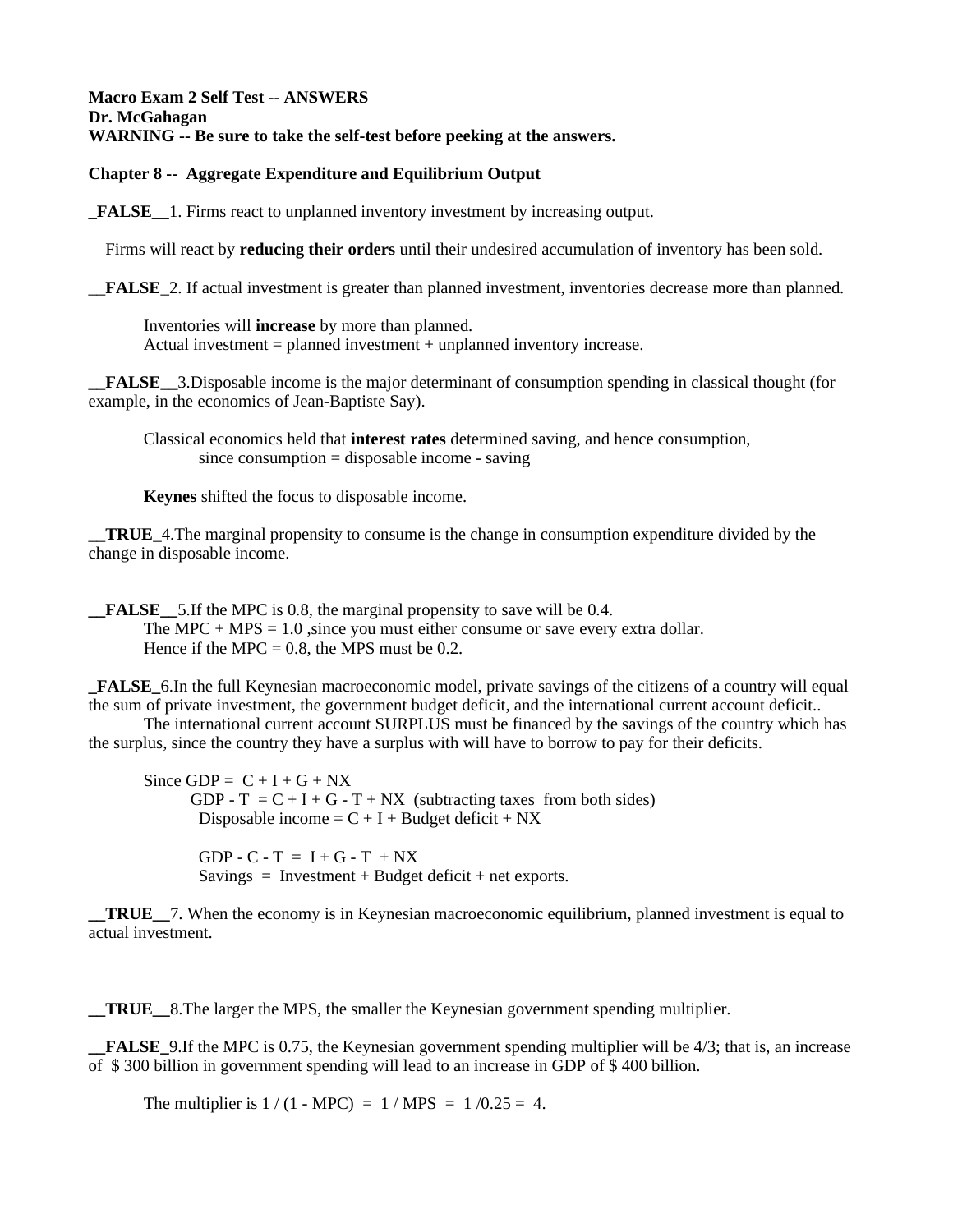**\_\_FALSE\_\_\_**10. If the MPC is 0.75, the lump-sum tax multiplier will be -4, that is, an increase in taxes of \$ 100 billion will lead to a drop in GDP of \$ 400 billion.

The tax multiplier will be -3. Consider the simple Keynesian model with GDP =  $C + I + G$ and  $C = .75$  (GDP - T) Since GDP = .75 GDP -  $0.75T + I + G$ , we have: .25 GDP =  $-0.75$  T + I + G, or multiplying through by 4:  $GDP = -3.0 T + 4 I + 4 G$ 

**\_\_FALSE\_\_**11. If an economy shifts from lump-sum taxes to income taxes, the government spending multiplier will be larger.

It will be smaller. Consider the last question, with  $T = 0.2$  GDP  $GDP = .75(GDP - .2 GDP) + I + G$  $GDP = .75(0.8 GDP) + I + G$  $GDP = .6 GDP + I + G$  $GDP - 0.6$   $GDP = I + G$ .4 GDP = I + G, multiply through by 10 / 4 or 2.5 to get  $GDP = 2.5 I + 2.5 G$ The multiplier for government spending has fallen from 4 to 2.5

**\_TRUE\_\_**12. If the marginal propensity to import increases, the multiplier will decrease. Imports, like income taxes, are automatic stablizers.

**\_\_TRUE\_\_**13.If everyone increases their marginal propensity to save, the Keynesian model predicts that total saving will not increase, and may decline.

This is the "paradox of thrift"

**FALSE** 14. In the equation  $C = C_0 + C_V(Y - T)$ , we label the term "Cy" as "induced consumption"

The term Cy is the marginal propensity to consume. The entire term, Cy  $(Y - T)$  is induced consumption.

**TRUE** 15. In the equation  $C = Co + Cv (Y - T)$  we label the Co term as "autonomous consumption"

**FALSE** 16. In a simple Keynesian economy with the above consumption equation, with  $Co = 0.5$  and  $Cy = 0.8$ and no foreign trade, a rise in investment of 200 billion would lead to a rise in GDP of 400 billion.

The multiplier depends on the marginal propensity to consume of 0.8, not on autonomous consumption.

**\_TRUE\_**17. In the simple Keynesian economy of the last question, a rise in investment of 200 billion and a simultaneous increase in taxes of 200 billion would lead to no change at all in GDP.

The balanced budget multiplier is one. Using question 10 as an example, Since GDP = .75 GDP -  $0.75T + I + G$ , we have if  $T = G$  (balance budget) .25 GDP =  $-0.75$  G + I + G, or .25 GDP =  $I + .25$  G, and multiplying through by 4,  $GDP = 4I + G$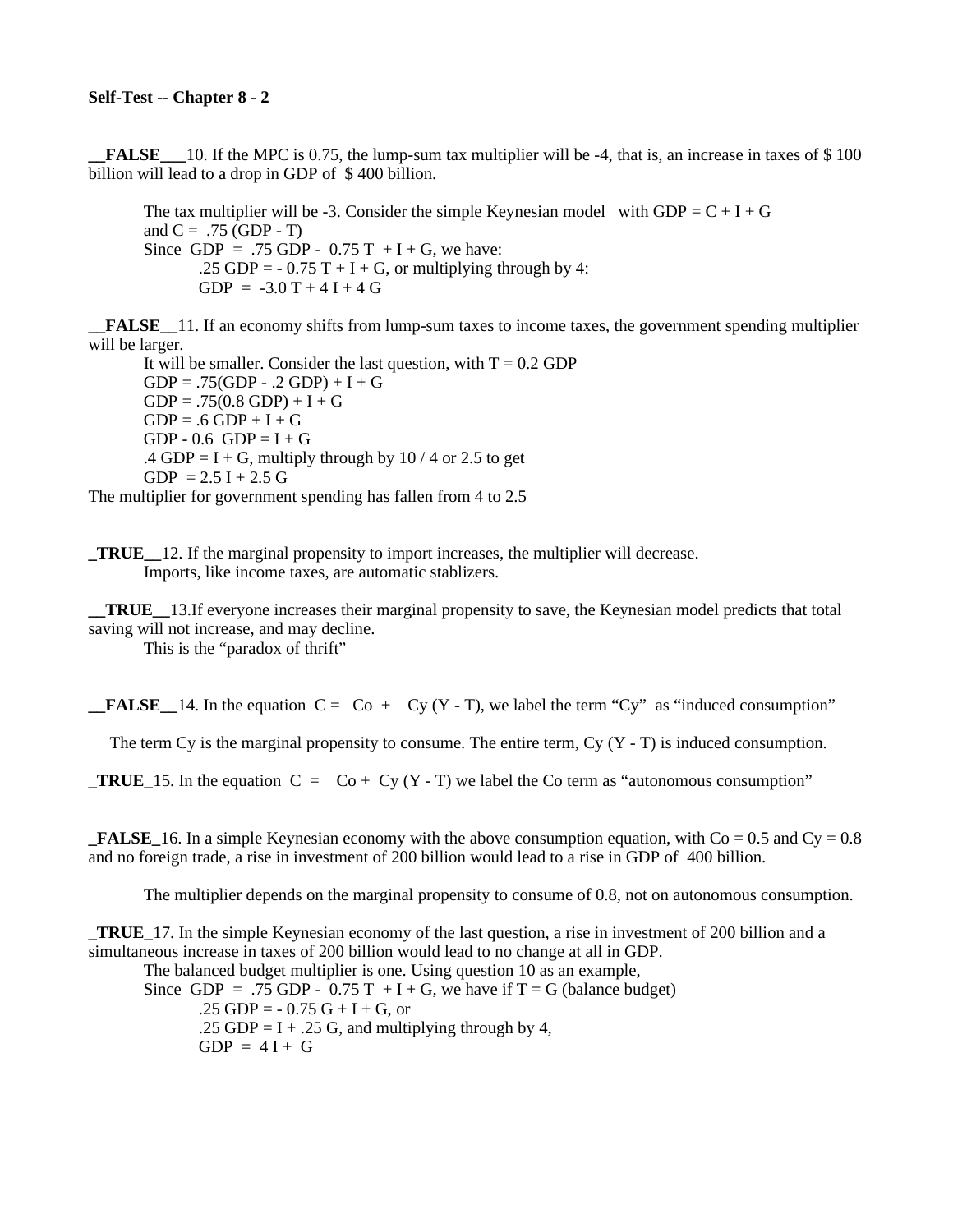## **Self-Test -- Chapter 8 - 3**

**\_FALSE\_\_**18. A "Keynesian cross" representation of the consumption function of question 16 would have the consumption function, and hence also the "planned aggregate expenditure" line more steeply sloped than the 45 degree line.

- The MPC is always less than one, so the PAE line will be  $PAE = MPC*(GDP T) + I + G + NX$ . The slope of the PAE line is the MPC.
- The 45 degree line represents the Keynesian equilibrium condition, so it has the equation  $PAE = GDP$ The slope of the 45 degree line is 1.

**\_FALSE\_**19. The "Keynesian cross" representation of the consumption function was not the work of John Maynard Keynes, but of his father, John Neville Keynes.

The Keynesian cross diagram is due to Keynes' student Joan Robinson.

**\_\_FALSE\_\_**20. The phrase "Savings equals investment" is a bit misleading, since savings must also finance the government budget deficit and any trade deficit.

Savings finances a country's trade surplus. If we have a trade deficit, it will be financed by borrowing from other countries.

**\_\_FALSE\_**21. If consumers spend 80 cents out of each dollar of disposable income, we can conclude that the government spending multiplier in a simple Keynesian model is 20.

Since the consumption function will be  $C = 0.8$  (GDP -T), the multiplier will be  $1/(1 - MPC)$  or

 $1 / MPS = 1 / 0.2 = 5.$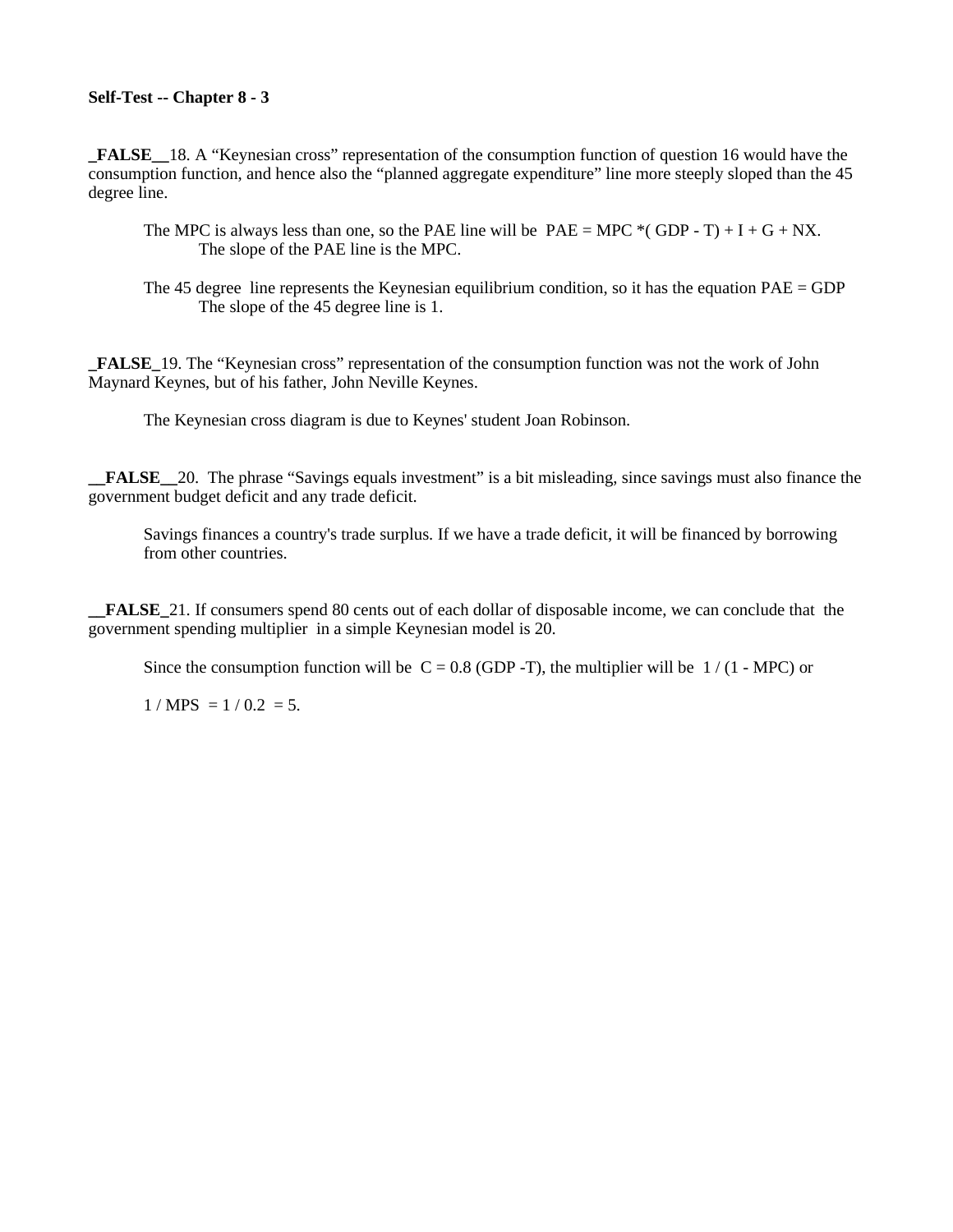#### **Chapter 9 -- The Government and Fiscal Policy**

**\_\_TRUE\_**1.Disposable personal income is personal income minus taxes plus transfer payments.

**\_TRUE\_\_**2.When actual investment is greater than planned investment, the economy is in danger of falling into a recession.

Note that firms will cut their future orders in order to work off the unplanned inventory accumulation.

**\_\_TRUE\_\_**3.When G - T is positive, the government budget is in deficit.

Translate this back into words : If G - T is positive, government spending is greater than taxes.

**\_TRUE\_\_\_**4.If investment increases, the planned aggregate expenditure line on the Keynesian cross diagram shifts upward

**\_\_FALSE\_**5.If the MPC increases, the planned aggregate expenditure line on the Keynesian cross diagram becomes flatter.

The slope of the PAE line is the MPC, if the MPC increases, the slope of the PAE line also increases.

**\_\_FALSE\_\_**6.In a simple Keynesian model (with lump-sum taxes and a MPC of 0.8), if the government increases spending by \$400 billion and increases taxes by \$400 billion, output will increase by \$2000 billion.

While the increase in government spending alone would have increased output by 5 times, the balanced budget multiplier is always one. See the self-test, chapter 8, question 17for a fuller explanantion.

**FALSE** 7. In a simple Keynesian model (with lump-sum taxes and a MPC of 0.8), a tax cut of \$10 billion will have more of an impact on GDP than an increase in government spending of \$ 10 billion.

Although the government spending multiplier is 5, the tax multiplier will be 4: Since GDP =  $C + I + G$  and  $C = 0.8$  (GDP - T), we have:  $GDP = .8 GDP - .8 T + I + G$  $.2$  GDP =  $-.8$  T + I + G  $GDP = -4 + 5I + 5G$ 

**TRUE** 8. When taxes are given as a percentage of income, a higher tax rate implies a smaller government spending multiplier.

**FALSE** 9.In an open economy, the government spending multiplier will be higher than in an economy without international trade.

Suppose the marginal propensity to import is .2, so  $IM = .2$  GDP and the MPC is .8. In a closed economy, the multiplier would be 5 (see problem 7 above) In an open economy, we would have  $GDP = .8(GDP - T) + I + G + EX - M$  $GDP = .8GDP - .8 T + I + G + EX - .2 GDP$  $GDP = .6 GDP - .8 T + I + G + EX$ .4 GDP =  $-$  .8 T + I + G + EX; hence the new multiplier is 2.5 for I, G and EX, and -2.0 for taxes  $GDP = -2.0 T + 2.5 I + 2.5 G + 2.5 EX$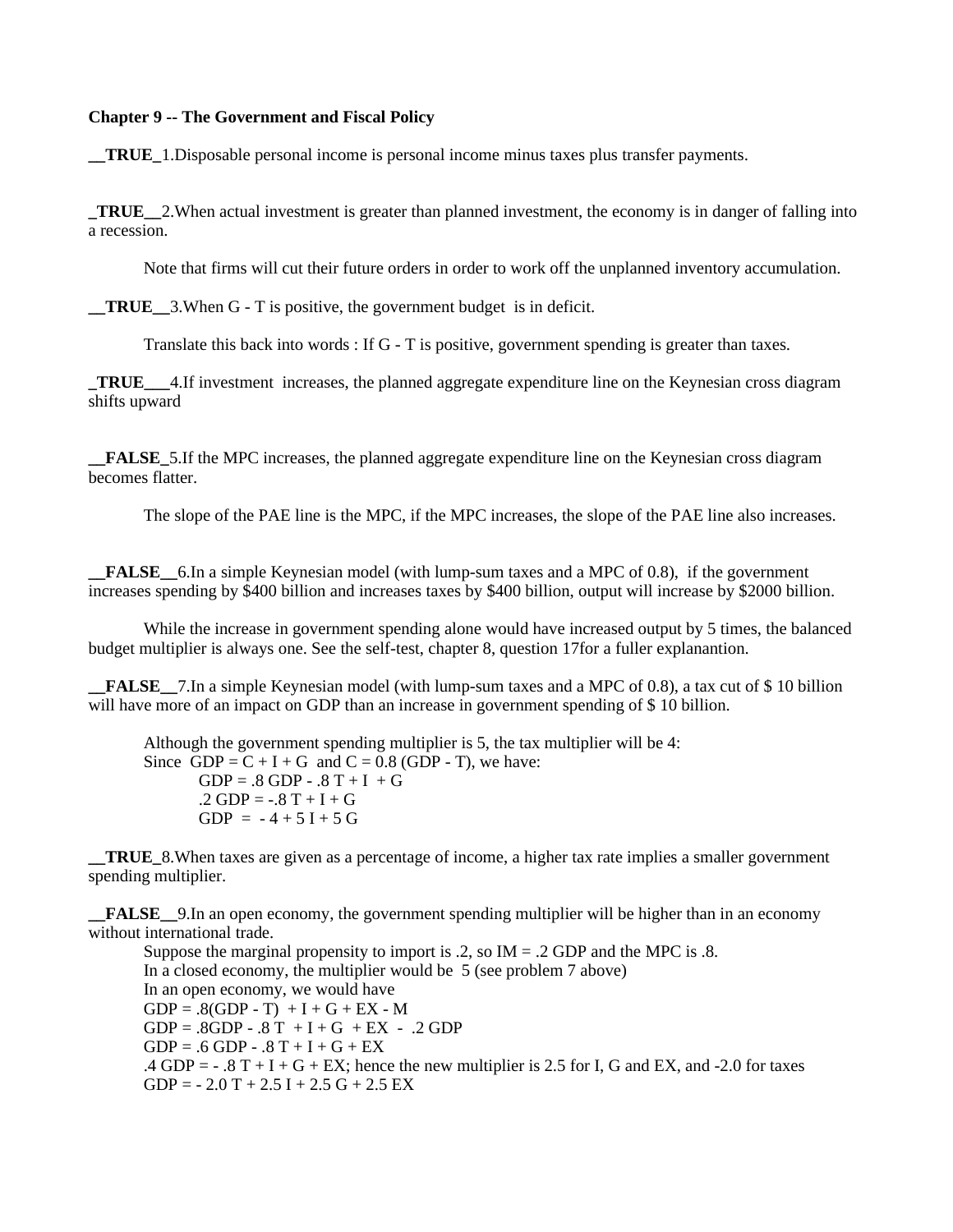## **Self-Test -- Chapter 9 - 2**

**\_FALSE\_\_\_**10. If an economy has a marginal propensity to consume of 0.8 and an income tax of 50 percent of income, the multiplier will be only half of what it would be with lump-sum taxes.

This sounds plausible ,but you must work through the numbers to see that it is incorrect. Suppose a closed economy with MPC =  $0.8$ , so C =  $.8$  (GDP - T) =  $.8$  (GDP -  $.5$  GDP) =  $.4$  GDP The marginal propensity to consume is half what it would be with lump sum taxes, but this does not translate into a multiplier of half.

With lump sum taxes, the multiplier would be 5, but here the multiplier is 2:

$$
GDP = .5 GDP + I + G
$$
  
.5 GDP = I + G  
GDP = 2 I + 2 G

**\_FALSE\_\_**11. Income taxes, unemployment insurance, and a lower marginal propensity to import will all reduce the multiplier, and hence insulate the economy against the shock of a drop in planned investment.

A **higher** marginal propensity to consume would reduce the multiplier.

**\_TRUE\_**12. The "structural deficit" is the deficit that would remain even if the economy were at full employment.

**\_FALSE\_**13. All expenditures which are part of the Federal Budget are counted as "government expenditure" in the National Income and Product Accounts.

**Transfer payments** such as Social Security and Medicare are in the budget, but not the NIPAs -- which include only government consumption expenditure and gross investment, not transfers spent by other people.

**\_TRUE\_**14. A government can increase GDP if it increases its spending and taxes by exactly the same amount.

**\_TRUE\_**15. The multiplier will be lower than the simple Keynesian model predicts if government borrowing raises interest rates and therefore "crowds out" private investment.

**FALSE** 16. Fiscal policy is usually used during recessions because it is takes less time to implement than monetary policy. (Since fiscal policy requires Congressional action, it takes longer to implement than a decision by the Federal Reserve to change monetary policy.)

**\_TRUE\_\_**17. The last two consecutive years that the Federal government budget was in surplus for the entire year were 1999 and 2000.

**\_TRUE\_\_**18. Social Security, Medicare, and Defense are each about 20 percent of the Federal Budget, so that together they make up about 60 percent of the Federal Budget.

**\_FALSE\_**19. Only Medicare and Defense count as Government Expenditure in the NIPA Defense expenditures count, Medicare expenses are transfer payments -- in the budget, but not the NIPA.

**FALSE** 20. The "paradox of thrift" implies that savings is good in the short run, but may harm economic growth in the long run. FALSE as it implies that savings may reduce GDP in the short run, but Keynes knew that economic growth depended on investment, which in turn required savings.

**\_FALSE\_\_**21. Automatic stabilizers ensure that government revenues and expenditures both decrease in a recession, so that the government budget will automatically be balanced.

 Revenues decrease in a recession (less income to tax) but expenditures for unemployment insurance increase. It is the economy, not the government budget, that is automatically stabilized.

**\_FALSE\_**22. A lower income tax rate means a lower government spending multiplier.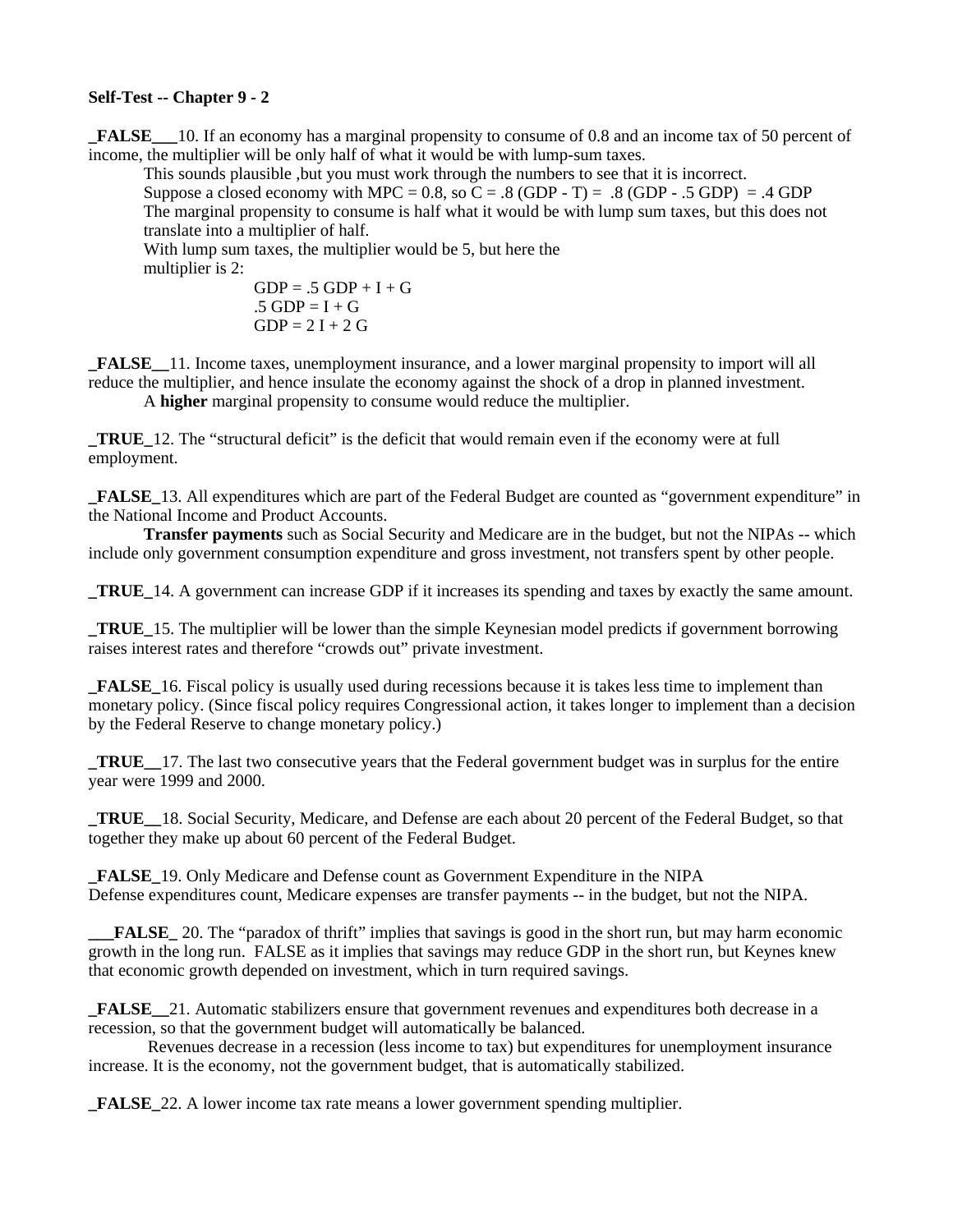#### **Chapter 10. The Money Supply and the Federal Reserve System**

**\_\_FALSE\_\_**1.The most important role of money is to serve as a store of value.

Money is a poor store of value; the most important roles are as a means of exchange and a unit of account.

**FALSE** 2. Only items defined by the government as legal tender count as M1.

Bank created checking accounts are generally acceptable even though not defined as legal tender.

**\_\_\_TRUE\_\_**3.The major problem of barter is the need for a double coincidence of wants.

**\_\_TRUE\_\_**4.When you take \$ 100 from your savings account and deposit it in your checking account, M1 increases. (Note that savings accounts are part of M2 only)

**TRUE** 5. When you take \$ 100 from your savings account and deposit it in your checking account, M2 stays the same. (Note that  $M2$  includes  $M1$  + savings accounts)

**\_\_TRUE\_\_**6.If a bank sells a \$ 10,000 Treasury bill to the Federal Reserve, and receives a credit in its account with the Fed, the money supply will increase by more than \$ 10,000.

The addition to bank reserves will permit a multiple expansion of deposits.

**\_\_FALSE\_\_**7.If a bank sells a \$ 10,000 Treasury bill to the Federal Reserve, and receives a credit in its account with the Fed, the money supply will decrease by exactly \$10,000.

If a bank bought the T-Bill from the Fed, the money supply would decrease by more than \$ 10,000, since money multiplier effects work in reverse as well.

**TRUE** 8.If a bank has liabilities of \$ 3 million and a net worth of \$ 1 million, its assets will be \$ 4 million.  $(Since Assets = Liabilities + Net Worth)$ 

**\_\_TRUE\_\_**9.A bank will list the mortgage loans it makes as assets. (They are liabilities for those who receive the loans, but assets to the bank)

**\_\_FALSE\_\_**10.A bank is said to have a "liquidity problem" when its capital is too low to cover likely losses on bad loans.

The bank has a **solvency problem** in this case -- a liquidity problem would result from not having the reserves to cover desired withdrawals.

**\_\_TRUE\_\_**11.The Federal Reserve will act as a "lender of last resort" if a bank runs into liquidity problems.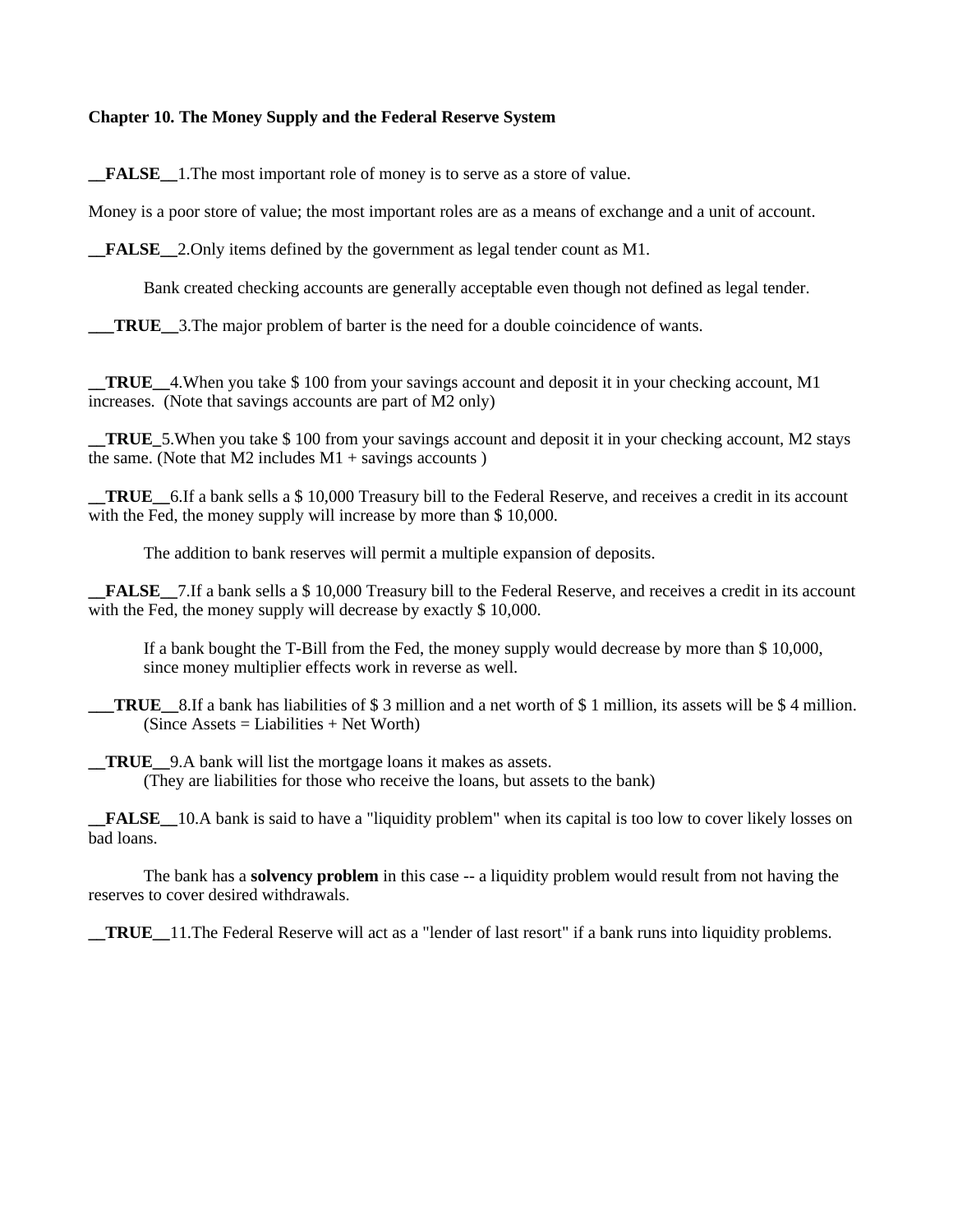## **Self-Test -- Chapter 10 - 2**

**\_\_FALSE\_\_**12.The required reserve ratio is 0.25 (twenty-five percent) and a bank has \$ 800 in deposits. Its actual reserves are \$ 300, so it will have excess reserves of \$ 500.

The required reserves are  $0.25 * 800 = $200$ ; hence excess reserves are actual - required  $= $100$ 

**\_\_FALSE\_\_**13.The policy making body of the Federal Reserve System is known as the Board of Governors.

The **Federal Open Market Committee** decides on monetary policy; it includes five representatives of the regional Federal Reserve Banks as well as the members of the Board of Governors.

**\_FALSE\_\_**14.The one Federal Reserve Bank that is automatically a member of the policy making body of the Fed is the Washington, DC bank.

Although the Board of Governors is headquartered in the Eccles Building in Washington, DC, there is no regional bank in DC (the nearest one is Richmond, VA). The New York Fed is the bank that is automatically a member of the FOMC.

**\_FALSE\_\_**15.Most \$ 100 dollar bills issued in the US are issued by the Federal Reserve Bank of Chicago. Atlanta issues the most \$ 100 dollar bills, to the displeasure of the Treasury (concerned about the use of the bills in illegal transactions in the Florida drug trade).

**FALSE** 16. The Federal Reserve is headed by the Secretary of the Treasury.

The Secretary of the Treasury (Tim Geithner) does not have a seat at the Fed, though he meets regularly with the Chairman of the Fed (Ben Bernanke) .

**\_ TRUE\_\_**17.A decrease in the required reserve ratio will normally increase the money supply. If banks do not have to hold as much in reserve, they can make more loans and create more deposits.

**\_\_FALSE\_\_**18.The most commonly used tool of monetary policy by the Federal Reserve system is to change the required reserve ratio.

Changes in the required reserve ratio are rare -- and big ones are likely to be very disruptive of the banking system.

**\_\_FALSE\_\_**19.An open market purchase of government securities (such as Treasury Bills) by the Fed will increase the money supply and raise the interest rate.

If the Fed buys T-Bills, bank reserves increase, and the money supply will normally increase as well. But this will **lower** the interest rate rather than increasing the interest rate.

**TRUE** 20. The most commonly used tool of monetary policy by the Fed is open market operations..

**\_\_FALSE\_\_**21. M1 includes currency in circulation, currency in bank vaults, checking accounts, and credit card accounts.

Vault cash and credit cards are not part of M1.

**FALSE** 22. M2 is an alternative measure of money which counts only bank money: it includes vault cash, checking and savings accounts, and bank certificates of deposit.

M2 is a measure that includes M1 and hence includes currency as well as checking accounts. It also includes savings accounts and certificates of deposit, but it does not include vault cash.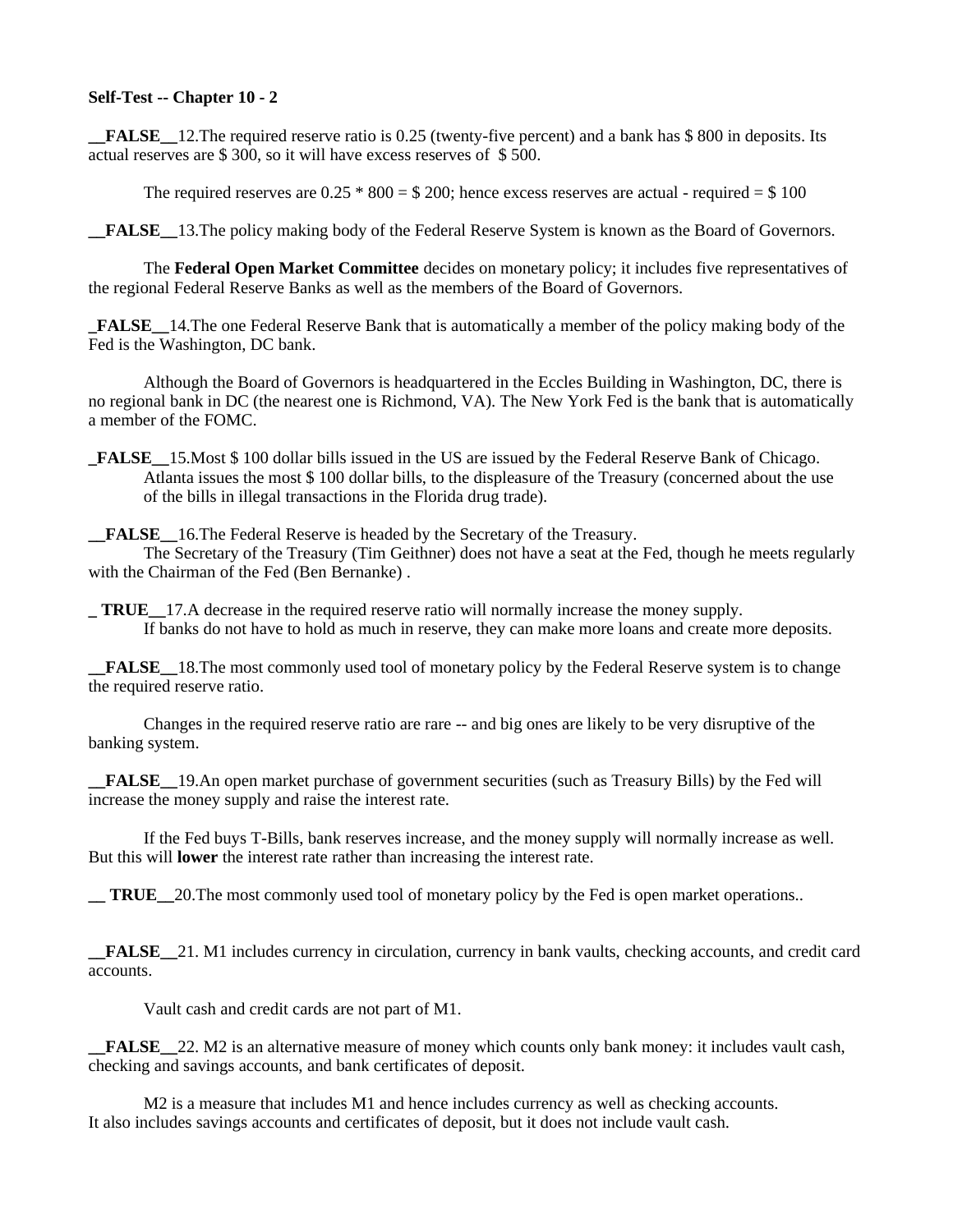# **Chapter 11. The Demand for Money**

**\_\_TRUE\_\_**1.The rate of interest is the opportunity cost of holding money (If you did not hold the money in your wallet or checking account, you could take the opportunity to turn money into a bond)

**\_\_FALSE\_\_**2.More frequent switching from bonds to money will result in a higher opportunity cost of holding money and lower money management costs.

Since you will be holding less money on average, your opportunity costs will go down; since you are making more transactions, your money management costs will increase.

**\_\_TRUE\_\_**3.The optimal money balance desired will be lower if the CPI is higher. With a higher price level, you will have to hold more money to pay for goods.

**TRUE** 4. The optimal money balance desired will be lower if the inflation rate is higher. The inflation rate will reduce the value of money -- so you won't want to hold more than needed.

**\_\_TRUE\_\_**5.The optimal money balance desired will be lower if the interest rate is higher.

**\_\_FALSE\_**6.The optimal money balance desired will be lower if the level of real income is higher. Higher levels of real income mean that people will want to spend more -- and will increase their demand for money.

For questions 3-6, it may be helpful to remember the money demand equation Md = k P Y / i where k is the fraction of income you want to hold as money, P the price level, Y real income, and i is the nominal interest rate. If the Fisher relation holds the nominal rate reflects the real rate + inflation.

**TRUE** 7. If people think that interest rates are above normal levels, they will want to hold bonds in anticipation of a rise in bond prices.

(As interest rates fall,bond prices will go up)

**\_\_FALSE\_\_**8.Investors will probably wish to hold bonds when interest rates are low in the hope of selling them at higher prices when interest rates increase.

As interest rates increase, bond prices will fall.

**\_\_TRUE\_\_\_**9.If the money supply increases, and the price level is unchanged, interest rates will fall.

**\_ TRUE\_\_**10.If the money supply and the price level both increase by 10 percent, interest rates will not change. An increase in the price level by 10 percent will cause an increase of money demand by 10 percent as well. There will be no reason for the interest rate to change.

**\_\_TRUE\_\_**11.The Fed has more control over short-term interest rates than long-term interest rates.

**\_\_FALSE\_\_**12."Federal funds" are the interest rates charged by the Fed on its loans to commercial banks.

Federal Funds are so-called because they are the interest rate that is used by the Fed as a target. They are the overnight lending rates in the interbank market -- the rate charged when one bank lends money to another.